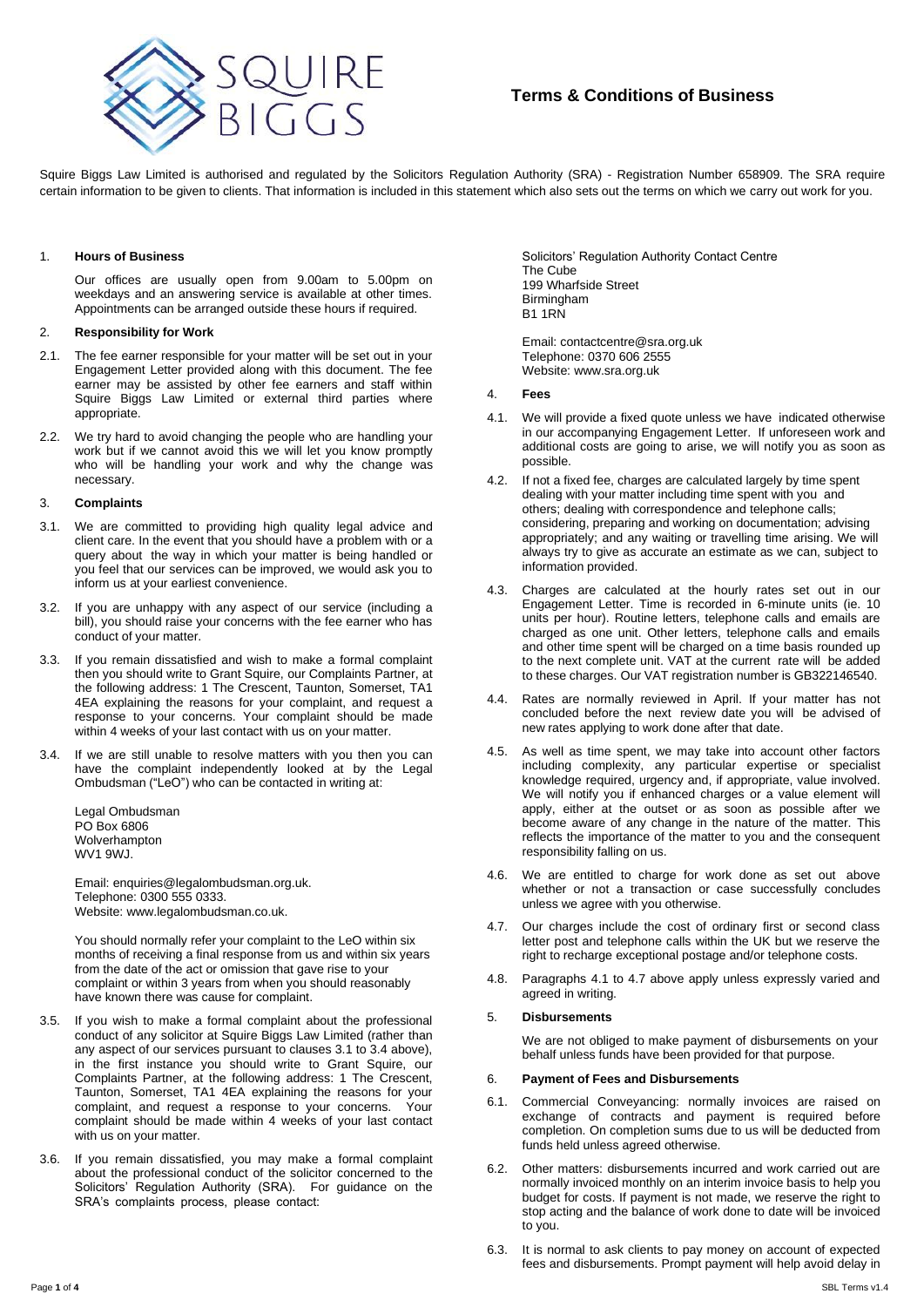the progress of your matter. If a request is not met, we reserve the right to stop acting.

- 6.4. In matters continuing for some time regular payments on account can be made by way of standing order. Monies will be held on Client Account until required.
- 6.5. We accept payment of costs and disbursements by debit card, direct bank transfer (our Client Account Details are noted in section 9 of this document) or in cash under £500.
- 6.6. If we receive money on your behalf, we are entitled to apply it firstin satisfaction of any outstanding bills or disbursements and to apply it against the longest outstanding liabilities first.
- 6.7. Invoices are payable immediately. Interest is payable on unpaid invoices at 8% above the Bank of England base rate from time totime in force or at such higher rate as may be provided for by the Late Payment of Commercial Debts (Interest) Act 1998 or s69 of the County Courts Act 1984, from 14 days after the invoice date.
- 6.8. Interest pursuant to paragraph 6.7 will be payable on the amount due until the date of payment, whether before or after any judgment. We shall also be entitled to recover costs at our usual hourly rates in recovering any debt due from you and shall not be limited to fixed costs under the Civil Procedure Rules.
- 6.9. We are entitled to retain your papers and documents whilst money is owed to us.

## 7. **Costs Recovered**

- 7.1. Even if you are successful and another party is ordered to pay some or all of your costs, it is rare that payment is in full. Our fees and disbursements are primarily payable by you and any amounts recovered will be a contribution towards them. If the other party is in receipt of public funding it is unlikely that any costs will be recovered. There is also always the risk of a party being unable to pay costs, even if ordered to do so by the court. Work involved in the costs recovery may be charged additionally.
- 7.2. If your costs are payable by another party, interest can be claimed on them from the date the Costs Order was made. If interest received relates to unpaid costs and disbursements due to us, we are entitled to retain it.
- 7.3. If your matter is unsuccessful, you may be ordered to pay another party's costs and disbursements (in addition to those payable to this firm). Insurance may be available to cover liability for the other party's costs.
- 7.4. As an alternative to court proceedings alternative dispute resolution (ADR) may be available. If you unreasonably refuse to take part in ADR a court can impose costs sanctions on you even if you win your case.

### 8. **Your Money & Interest – Client Monies**

- 8.1. We will accept and hold client monies only to the extent necessary to undertake professional services for you or to hold money on account of anticipated costs and expenses, including our own.
- 8.2. All client monies held by us will be deposited in our general client account or in an individual designated client account with our bankers. All monies are held and the accounts operated in strict accordance with the SRA Accounts Rules in force from time to time.
- 8.3. Unless we have agreed to hold monies for anticipated disbursements, any monies held by us on your behalf will be applied to pay our bills and incurred disbursements. To comply with the SRA Accounts Rules, such monies willbe transferred to the Squire Biggs Law Limited Office Account in settlement of bills within 14 days of their receipt or where held onaccount within 14 days of the date of the invoice.
- 8.4. Interest will be paid on money held for you other than for the immediate payment of fees, disbursements, or VAT, in accordance with the SRA Accounts Rules, subject to the minimum amounts and periods of time prescribed by the Rules. Interest is calculated (subject to the Bank of England base rate) at the rate of 0.10% and will only be paid if the amount exceeds £20. If in doubt, please contact us for the current rate. Interest willbe paid from the date monies are received by us until the date of the issue of any cheque paying the money out.
- 8.5. If you are obtaining mortgage finance in relation to your transaction, we will request the funds so that they are available in cleared funds on the day prior to completion. Your lender may charge interest from the date of issue of the advance.
- 8.6. In the event of the insolvency of a bank or other authorised financial institution at which we hold a Client Account from timeto time we may not be able to guarantee immediate repaymentof funds on demand or repayment in full. Such monies are deemed deposits under the Financial Services Compensation Scheme. Our liability is limited to the amount deemed repayable to you under the scheme. For more information see scheme. For [www.fscs.org.uk/can-we-help](http://www.fscs.org.uk/can-we-help)
- 8.7. Where money is returned to you please bank cheques promptly. Cheques unpresented after 6 months may be stopped and we reserve the right to deduct any administration costs or bank charges arising and to deal with the balance remaining in accordance with the provisions of the Solicitors' Accounts Rules.

## 9. **Bank Details**

Our Bankers are Santander UK, Forsyth, The Senate, Southernhay, Exeter, EX1 1UG. All payments should be made to our Client Account, Sort Code 09-02-22, Account Number 10819014. Please quote your matter **reference number** (which can be found on all correspondence) on all payments.

## 10. **Provision of Instructions**

- 10.1. We may rely on instructions provided by you or others with actual or apparent authority to provide instructions on your behalf unless you indicate otherwise. If we are instructed jointly by two or more people on a matter we shall be entitled to act on the instructions of one unless we are instructed otherwise in writing.
- 10.2. Advice we provide on the basis of your instructions is for your benefit only and we do not owe any duty to any third party to whom you may disclose the advice provided. The provisions of The Contracts (Rights of Third Parties) Act 1999 are expressly excluded from the terms of this agreement.
- 10.3. This agreement between us may not be assigned for the benefit of any other party without our prior agreement in writing.

### 11. **Electronic Commerce**

- 11.1. We submit documents and/or other information electronically as may be necessary on your behalf. We shall take all reasonable steps to ensure these transactions are communicated securely.
- 11.2. Following a land purchase, we will prepare a Stamp Duty Land Tax Return for approval by you. As penalties and interest arise if it is not submitted to HM Revenue & Customs within 30 days of completion, if we do not hear from you within 7 days of sending you the Return, we will assume it is approved and submit it for you.

### 12. **Changes in the Law**

Responsibility cannot be accepted for detriment suffered by you as a consequence of your acting on advice where the law or interpretation of it has changed since the advice was provided unless we have specifically agreed in writing that we will provide updates to you, or you have confirmed with us that the advice provided is still valid.

### 13. **Storage of Files, Papers and Deeds**

- 13.1. We store deeds and other documents at no cost to existing clients. Storage of documents does not imply any wider obligation to you.
- 13.2. Your file may exist in either paper or digital format and in some cases both.
- 13.3. When acting for you, there will not normally be a charge for retrieval of documents stored by us, but charges may arise to retrieve and release documents to you or third parties.
- 13.4. After completion of your matter we will retain your file (in either paper or digital format) for at least six years unless you request that it is returned to you. After that time, unless you indicate otherwise, the file (but not documents in safe storage) will be destroyed. There is a file retrieval charge (currently £30+vat but variable) if you request us to retrieve a file at any time.

### 14. **Termination**

- 14.1. You may terminate instructions in writing at any time, but we are entitled to keep papers and documents if any money is owed to us.
- 14.2. We may decide to stop acting for you only with good reason, e.g. your failing to make requested payments, or failing to give us proper instructions or access to necessary documents. In such cases, we will give you reasonable notice of stopping acting for you. If payment requests are not met, we reserve the right to only complete further work to the extent that we hold funds to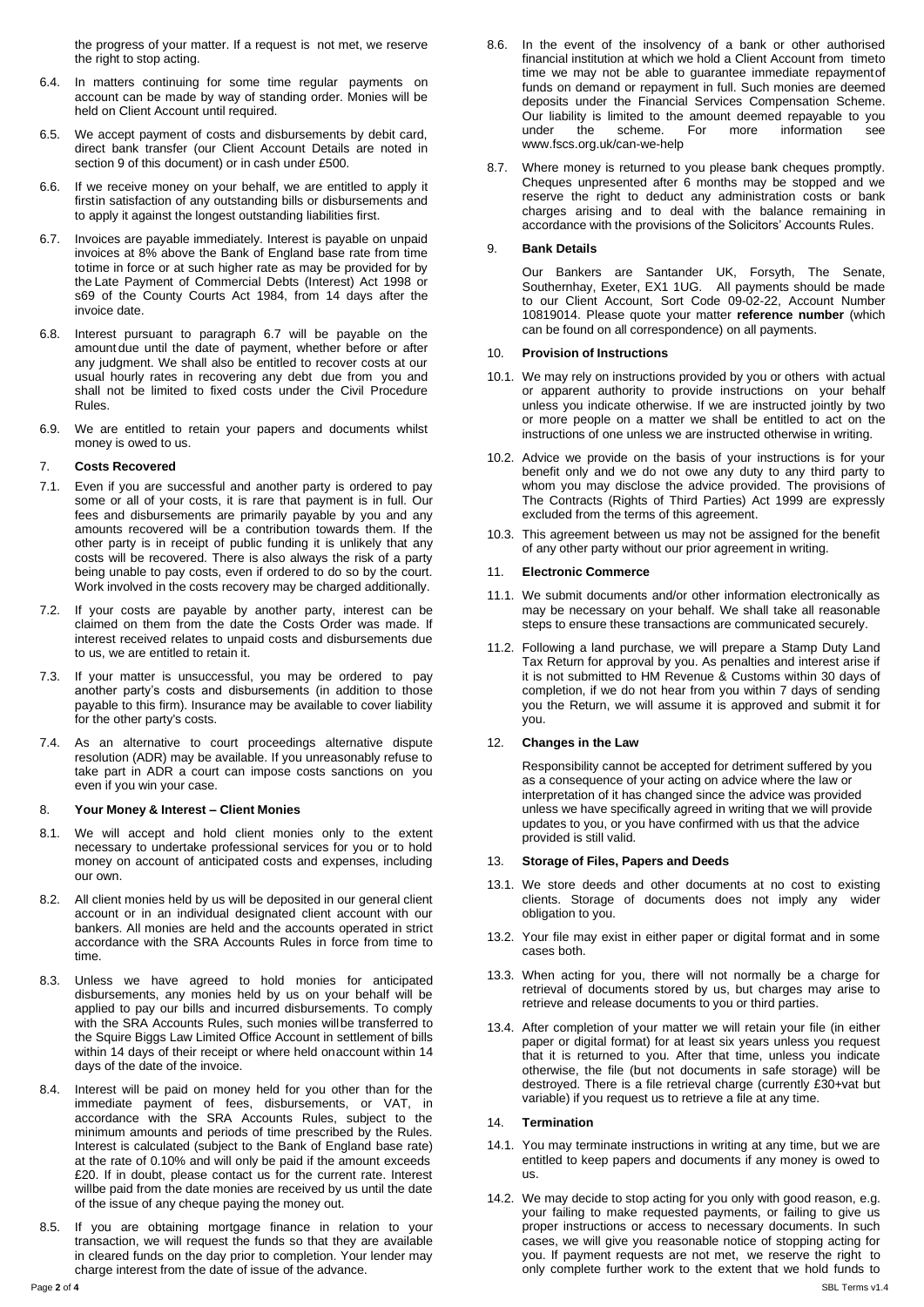cover the cost of such work. Continuing to work in such circumstances is without prejudice to our right to terminate the retainer as a whole.

- 14.3. If instructions are terminated, you will pay our charges at the hourly rate set out in the Engagement Letter to the date of termination together with any disbursements.
- 14.4. If a conflict of interest arises in acting for you, we will notify you immediately and may have to stop acting for you. We may not be able to inform you why the conflict has arisen.
- 14.5. Where instructions were taken from you other than at our business premises The Consumer Contracts (Information, Cancellation and Additional Charges) Regulations 2013 allow you to cancel your instructions to us within 14 days unless you have waived that right. Full details will have been provided to you separately.

### 15. **Setting Ourselves Standards**

We require fee earners to meet certain standards with regard to client care including that:

- 15.1. You should receive copies of all substantive correspondence and be kept regularly informed of progress
- 15.2. Telephone calls should be returned the same day wherever possible
- 15.3. Correspondence of any sort should be dealt with on the same day received and in any event within five working days
- 15.4. All communication to be in plain English
- 15.5. Appointments should be arranged without undue delay
- 15.6. You are advised of the likely timescale and the costs/risk benefit of pursuing a particular course of action.

## 16. **Your Data & Confidentiality**

- 16.1. In order to provide you with services we may need to process your personal data and data which you have sent to us. Please see our Privacy Notice below for detailed information about how we use such data and your rights in relation to such data.
- 16.2. We will keep all such information in accordance with our statutory obligations under the Data Protection Act 2018 and General Data Protection Regulations (GDPR) 2018.
- 16.3. Information provided by you will be used primarily for the conduct of the work we are instructed to carry out on your behalf together with related purposes including updating and maintaining our records, managing our practice and statutory and regulatory compliance. You have a right to disclosure of the personal data we hold about you.
- 16.4. We may contact you through any address or telephone number we have for you unless you instruct us to use only a particular address or telephone number.
- 16.5. We may contact you through any email address provided by you unless instructed otherwise. We cannot guarantee the receipt of email messages sent to or from us.

#### 17. **Privacy Notice**

- 17.1. Squire Biggs Law Limited is a limited company and a 'controller' under the General Data Protection Regulation (GDPR) and Data Protection Act 2018.
- 17.2. The basis on which we process your personal data is for one or more of the following reasons:
	- It is necessary for the performance of our contract with you
	- Updating and enhancing client records
	- Analysis to help manage our practice
	- Statutory returns
	- Legal and regulatory compliance

- You have given us your consent, which can be withdrawn at any time by advising our Compliance Officer for Legal Practice (COLP), Grant Squire.

- 17.3. Our use of that information is subject to your instructions, data protection law and our duty of confidentiality.
- 17.4. Please note that our work for you may require us to pass on such information to third parties such as barristers and expert witnesses including sometimes advisors appointed by another party to your matter. We may also give such information to others who perform services for us on your behalf such as financial advisors or estate agents and surveyors, process servers and other professional advisors. Our practice may be
- 17.5. You have a right of access under the data protection law to the personal data we hold about you. We seek to keep that personal data correct and up to date. You should let us know if you believe the information we hold on you needs to be corrected or updated.
- 17.6. We have appointed a Data Protection Officer (DPO) as our representative for the purposes of the GDPR. Our Data Protection Officer is James Martin. He is supported in this role by our Compliance Officer for Legal Practice (COLP), GrantSquire. If you have any further questions regarding how we store or process your data, then please direct them to Grant Squire.

#### 18. **Copyright**

- 18.1. We retain copyright in all documents produced by us and reserve the right to be identified as creator and copyright owner.
- 18.2. You must not modify, reuse, or adapt any documents we produce for you without our written agreement.
- 19. **Proceeds of Crime Act 2002 and Money Laundering Regulations 2007**
- 19.1. To comply with money laundering regulations, we need to obtain evidence of your identity as soon as practicable. When you first instruct us, you will be asked to provide documentation to verify your identity and current address. If you are instructing us on behalf of a corporate body or institution, we will also carry out additional checks to establish the identity of the directors and/or other officers, and such further checks as may be considered necessary. It is also a requirement that we update such information at least every three years, even for existing clients.
- 19.2. Although we are professionally and legally obliged to keep client affairs confidential, anti-money laundering legislation can require us, in certain circumstances, to disclose information to the National Crime Agency. If we know or suspect that a transaction involves money laundering or terrorist financing, we may be required to make a disclosure, but may not be able to inform you that we have done so. We may have to stop working on your matter for a period of time and may not be able to tell you why.
- 19.3. We are not obliged to accept cash and will not normally accept amounts in excess of £500. If cash is deposited directly into our bank we reserve the right to charge for any additional checks necessary to establish the source of the funds.
- 19.4. At the end of your matter, monies due to you will be paid by cheque or to your bank but not in cash and will not be made payable to a third party.

#### 20. **Financial Services**

- 20.1. We are not authorised by the Financial Conduct Authority (FCA) to provide investment advice and may refer you to an authorised advisor if required. We can provide certain limited services in relation to investments, if they are closely linked with the legal services we are providing. Signing these terms and conditions authorises us to contact an FCA authorised advisor on your behalf.
- 20.2. Should you need advice on investments, we may have to refer you to someone who is authorised by the Financial Services Authority, as we are not. We may provide certain limited investment advice services where these are closely linked to the legal work we are doing for you. This is because we are members of the Law Society of England and Wales, which is a designated professional body for the purposes of the Financial Services and Markets Act 2000.

### 21. **Equality and Diversity**

We promote equality and diversity in all dealings with clients and third parties.

#### 22. **Professional Indemnity Insurance**

- 22.1. Our professional indemnity insurance covers legal work in relation to English law. Full details are available on request.
- 22.2. Where we are legally able to do so, liability for any breach on our part shall be limited to £3,000,000 unless otherwise agreed in writing with you.
- 23. **Referral Fees**